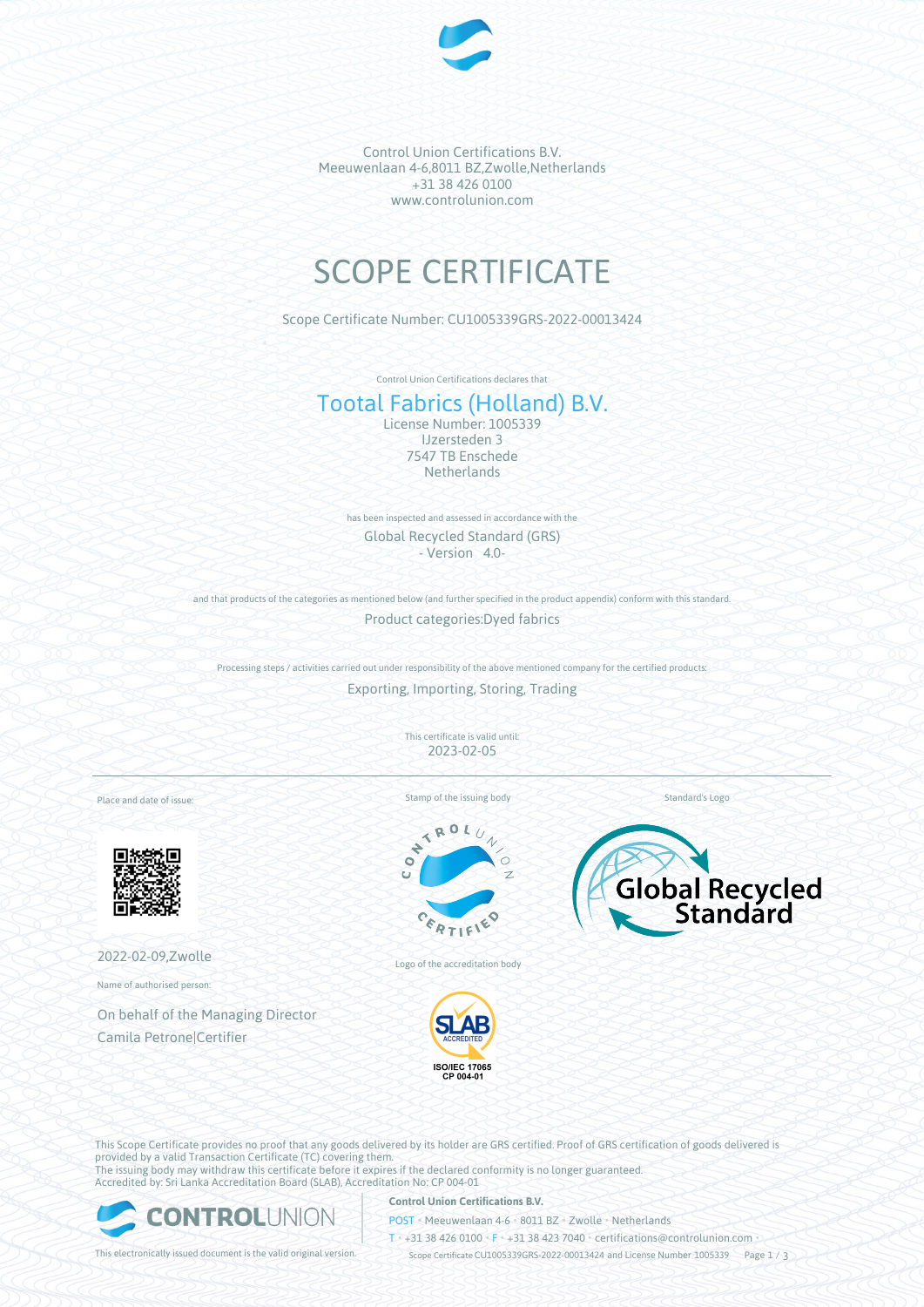

Control Union Certifications B.V. Meeuwenlaan 4-6,8011 BZ,Zwolle,Netherlands +31 38 426 0100 www.controlunion.com

**Tootal Fabrics (Holland) B.V. Global Recycled Standard (GRS)**

# **Products Appendix to Certificate no.CU1005339GRS-2022-00013424**

In specific the certificate covers the following products:

| <b>Product category</b> | <b>Product details</b> | <b>Material composition</b>                                                                                                                 | Label grade             |
|-------------------------|------------------------|---------------------------------------------------------------------------------------------------------------------------------------------|-------------------------|
| Dyed fabrics            | Woven fabrics          | 52.0%Recycled Post-Consumer Polyester<br>13.0%Recycled Pre-Consumer Polyester<br>35.0%Organic Cotton                                        | Pre & Post-<br>Consumer |
| <b>Dyed fabrics</b>     | Woven fabrics          | 36.0%Recycled Post-Consumer Polyester<br>9.0%Recycled Pre-Consumer Polyester<br>55.0%Organic Cotton                                         | Pre & Post-<br>Consumer |
| Dyed fabrics            | <b>Woven fabrics</b>   | 45.0%Recycled Post-Consumer Polyester<br>55.0%Organic Cotton                                                                                | Post-Consumer           |
| Dyed fabrics            | Woven fabrics          | 31.0%Recycled Post-Consumer Polyester<br>58.0%Organic Cotton<br>3.0% Conventional Elastane (Spandex)<br>8.0%Recycled Pre-Consumer Polyester | Pre & Post-<br>Consumer |
| Dyed fabrics            | Woven fabrics          | 3.0% Conventional Elastane (Spandex)<br>39.0%Recycled Post-Consumer Polyester<br>58.0% Organic Cotton                                       | Post-Consumer           |
| Dyed fabrics            | Woven fabrics          | Post-Consumer<br>3.0% Conventional Elastane (Spandex)<br>34.0%Recycled Post-Consumer Polyester<br>63.0%Organic Cotton                       |                         |
| Dyed fabrics            | Woven fabrics          | 25.0%Conventional Cotton<br>10.0%Organic Cotton<br>65.0%Recycled Post-Consumer Polyester                                                    | Post-Consumer           |
| Dyed fabrics            | Woven fabrics          | 35.0%Organic Cotton<br>65.0%Recycled Post-Consumer Polyester                                                                                | Post-Consumer           |

Place and date of issue:



2022-02-09,Zwolle

Name of authorised person:

On behalf of the Managing Director Camila Petrone|Certifier

Stamp of the issuing body<br> $\overrightarrow{R} \overrightarrow{R} \overrightarrow{U}$ 





Standard's logo



Logo of the accreditation body

ERTIE

è